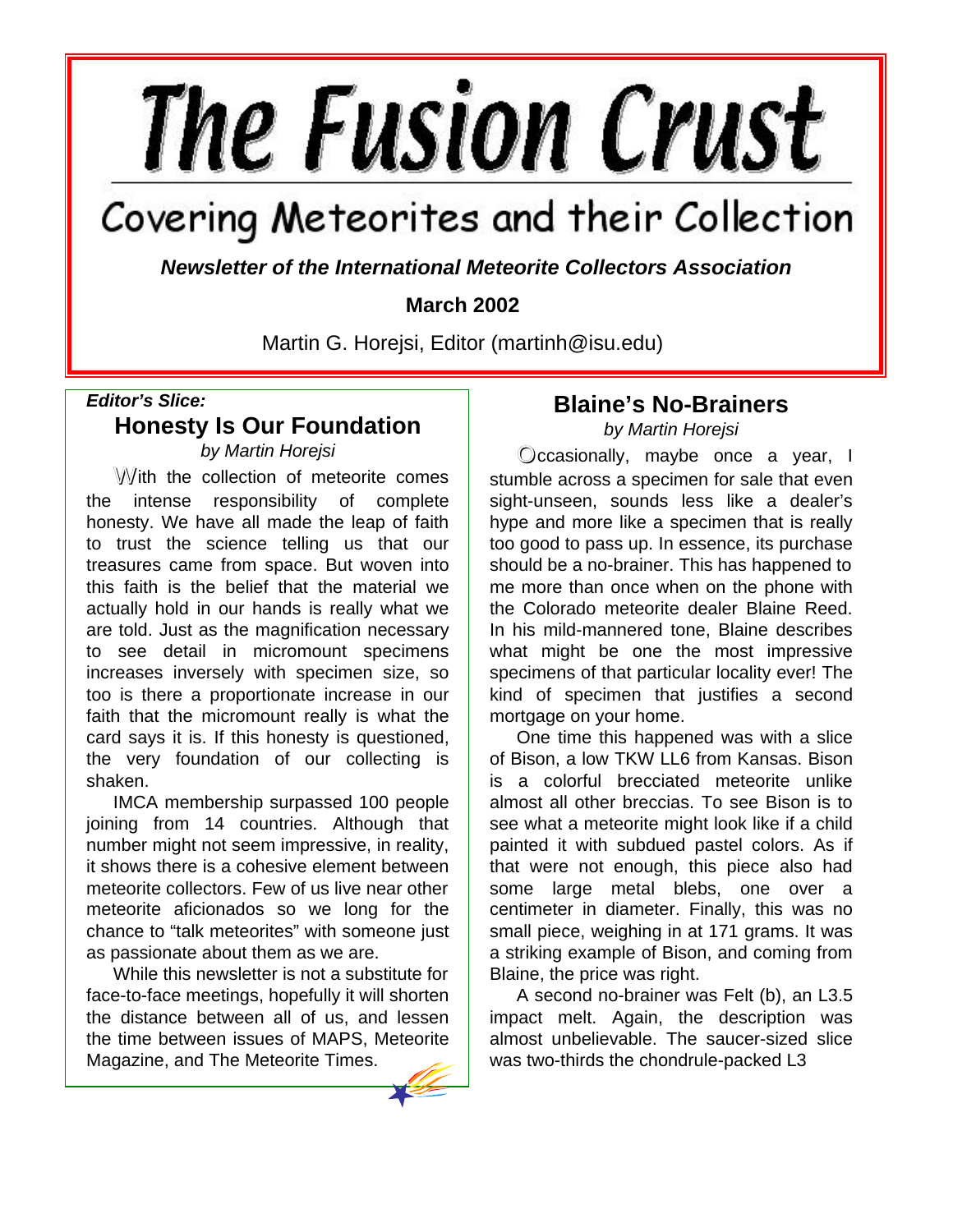material, then a distinct dividing line right across the face of the slice with the remaining third a melted, less descript chondritic material. It looks more like a textbook drawing of an impact melt than it does a meteorite. Actually, it looks more like of a cartoon drawing of how a perfect dual-lithography would appear if such did exist. Again, even at 169 grams, it was at a price too good to pass up.

Then there was the Canyon Diablo individual. Canyon Diablo prices vary wildly depending on size, quality and features, but his piece had it all, and was competitively priced. While not large, it looked less like a meteorite and more like an animal, a cowfish to be exact.



*The Cowfish Canyon Diablo. This individual is 60mm from snout to tail.*

It has plenty of thumbprints, odd extensions here and their mimicking a tail, horns, a mouth and fins, and if that were not enough, it has a cleanly formed hole through were the eyes might be if it were alive!

Finally, there is the oriented Millbillillie. Blaine started by saying it was a little more expensive, but worth it (those words alone make the actual description unnecessary). Blaine described the flow lines, the perfection in it crust, the stair-step character as the leading edge tapers out into a conical tail forming a beautiful black eucritic

raindrop of 15 grams. When price finally came up, it was still less than many other Millbillillie individuals.

Of course there have been those specimens I let get away, only to hear about them later. Oh well, if I got every one of them, where would I put them all?



# **Tafassasset: Take 2**

*by Anne Black*

Anyone who has read the report published by the Musee National d'Histoire Naturelle in Paris about this brand new Carbonaceous Chondrite, saw the following line: "26 stones totaling around 110 kilos were found in 2000 and 2001...."

This is no longer true. The largest piece, weighing about 30 kilos, has finally been cut, and it is not a Tafassasset! Although it is a meteorite.



### *A 186 gram end section of the carbonaceous chondrite called Tafassasset.*

The anonymous finder was amazed to learn that he had been hunting on overlapping strewn fields. How many of the remaining pieces will turn out to be pieces of the Tafassasset meteorite is unknown at this time. In fact we are absolutely sure of only 2 pieces.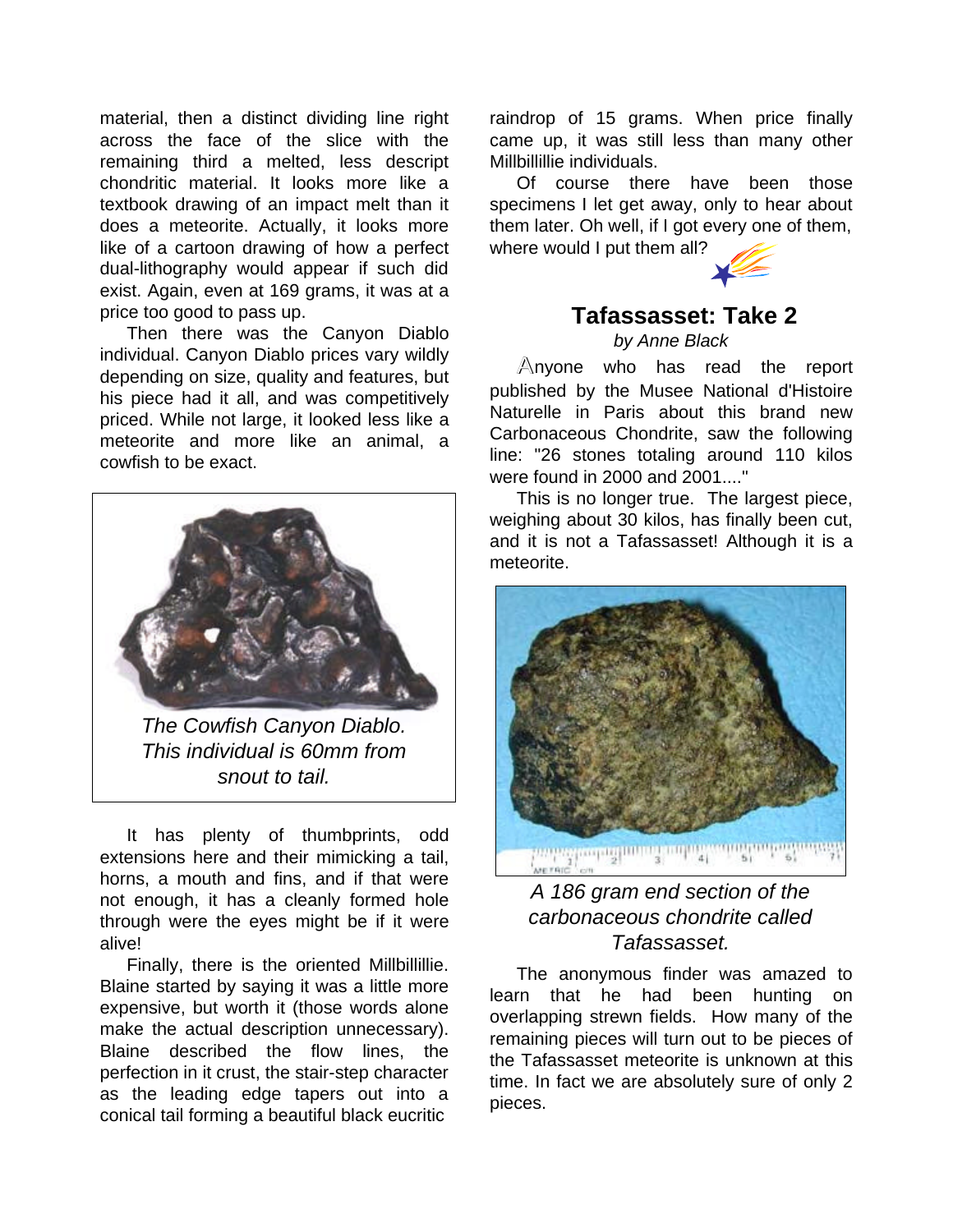

*The cut face of the end section showing much metal and the unusual texture of Tafassasset.*

One piece of roughly 2.5 kilos is now in Alain Carion's private collection; the other, about 4 kilos, was analyzed by Brigitte Zanda's team in Paris, and is presently being sold by Alain Carion and myself.

Of course, I will let you know when I find out what this new Niger meteorite really is. And when the true Total Known Weight of Tafassasset is finally known.



## **The Anatomy of a Trade Gibeon for Johnstown at 1:1?**

#### *by Martin Horejsi*

Part of the fun of trading meteorites is the surprise that awaits you when opening the package containing your new specimen. Since meteorites are really their own commodities containing any value one decides to place on them, strange things can happen when trading meteorites. And so goes the story here.

I was working as a middleman in a large institutional meteorite trade. As is often the case when rare or large specimens are traded, smaller ones enter the arena to "grease the wheels" so to speak. Part of

this particular institution's reason for holding a meteorite collection was for teaching purposes. Therefore, I saw an opening to toss in a nice little slice of Gibeon to supplement the teaching portion of the collection. The 78-gram Gibeon was etched, and had a bit of crust, but it was no prize, just a good solid representative of a fine octahedrite.

Following a successful trade, one of the parties offered to replace my Gibeon since it was such a small expense given the nature of what was traded. But since a replacement Gibeon would be a while in coming, a piece of Udei Station would be sent to "hold me over" till a suitable Gibeon was found. The 200g Udei Station was interesting, but it was more what was left over after all the good pieces were cut from an odd shaped mass.

 The blocky piece resembled a wedge of cheese with loads of interior, but little quality exterior, and just a sliver of crust.

I knew how much Udei Station was selling for in the US, but was surprised when I noticed some for sale in Europe; for a price 4- 5 times as high! When opportunity knocks, open the door. So that is exactly what I did. I studied European meteorite dealers' inventories on the Net in hopes of finding a suitable target for a trade. I also knew time was money, because a 10kg mass of Udei Station was in the process of being cut and distributed. To maximize the trade value of my piece, I had to act before the other Udei Station hit the open market.

At this same time, a European dealer was offering Johnstown at the amazing price of \$25/gram! The dealer listed only one large piece of about 75 grams, with all the other pieces much smaller and more expensive. The 75-gram Johnstown did not have the greatest of surface-to-weight ratio and it had only a bit of crust, but it was still a rarity. I calculated the necessary value of my Udei Station compared to the Johnstown, composed an email outlining my proposal, crossed my fingers, and clicked the send button.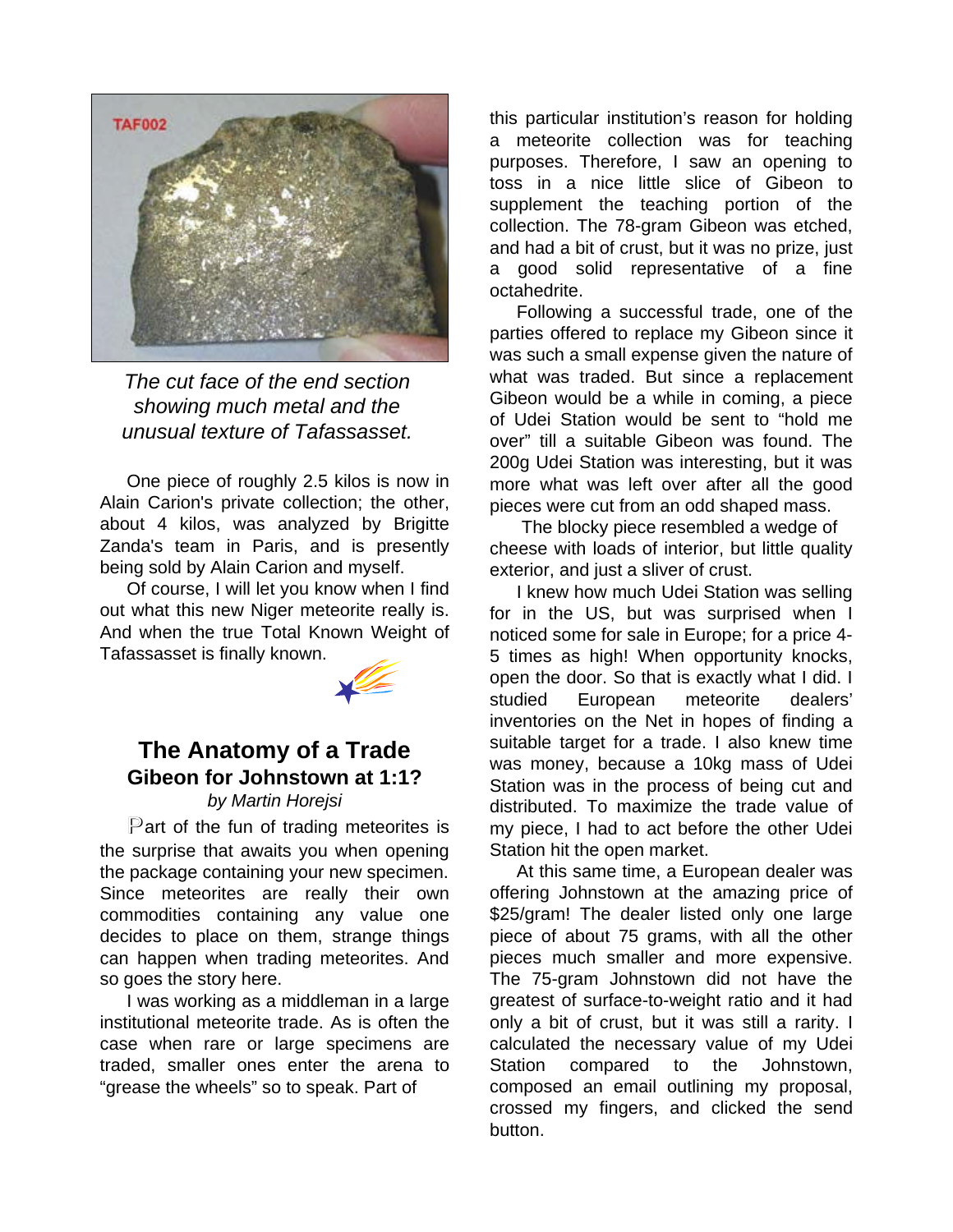In the meantime, a nice shoe-shaped complete slice of Gibeon arrived. It was more than double the weight of the one I had traded, and this one contained a large troilite nodule while my old one had none.

Several days after launching my trade proposal into the European ethernet, I received a favorable reply accepting my offer. I quickly shipped off the Udei Station still wondering if I missed anything. Maybe I overlooked a comma or period. Did I just trade my Udei Station for a 7.5 gram piece of Johnstown instead of a 75 gram one?

Then came another email. The piece of Johnstown I had traded for was sold earlier at a mineral show, and there had been a mix-up in communication. Now the prospect of a 7.5 gram piece looked like a good one.



*Johnstown: The cut sides are 70mm and 75mm in length.*

Another email appeared. My Udei Station arrived in Europe and, to my surprise was perceived as being even better than I described. Therefore, an even better piece of Johnstown would be sent.

About a week later, a small box arrived tied shut with string. As soon as I saw the box, I figured that I was now the proud owner of 75 grams of Johnstown dust and

crumbs. Nothing could have survived intact in such a little box let alone a specimen as fragile as a diogenite. And worse, the specimen I was hoping for would be about the same size as the box.

The box and I went out to lunch. After ordering some food, I sat at a table and carefully cut the strings. No tape secured the lid, just frail cotton threads. I lifted the lid and peered inside. Between two thin layers of cotton batting sat a perfectly shaped quarter slice of Johnstown, the curved edge of the triangle completely covered in crust. The tiny understated specimen card read simply: Johnstown, diogenite, 81 grams. My food never tasted so good!



**Meteorite Dealer Profile: Steve Arnold** of the International Meteorite Brokerage (I.M.B.) www.meteoritebroker.com

**The Fusion Crust:** How long have you been in the business of selling meteorites?

**Steve Arnold:** I am into my 11th year of being full time in the meteorite business.

**TFC:** What got you interested in meteorites in the first place? Did you begin by collecting them? Or do you even collect meteorites?

**SA:** I do not collect meteorites. Well, I have a half a dozen that are probably worth \$100 total that I wouldn't part with; a few of the ones that I have personally found.

It is a very long story on how I got involved in meteorites. The Short version: I read a book on "Treasure Hunting" using metal detectors. The book was strong on doing research to find places where treasures might be found. I started doing research and ran across a newspaper story from the 1890s about Mrs. Kimberly selling a Brenham meteorite to the Chancellor of what is now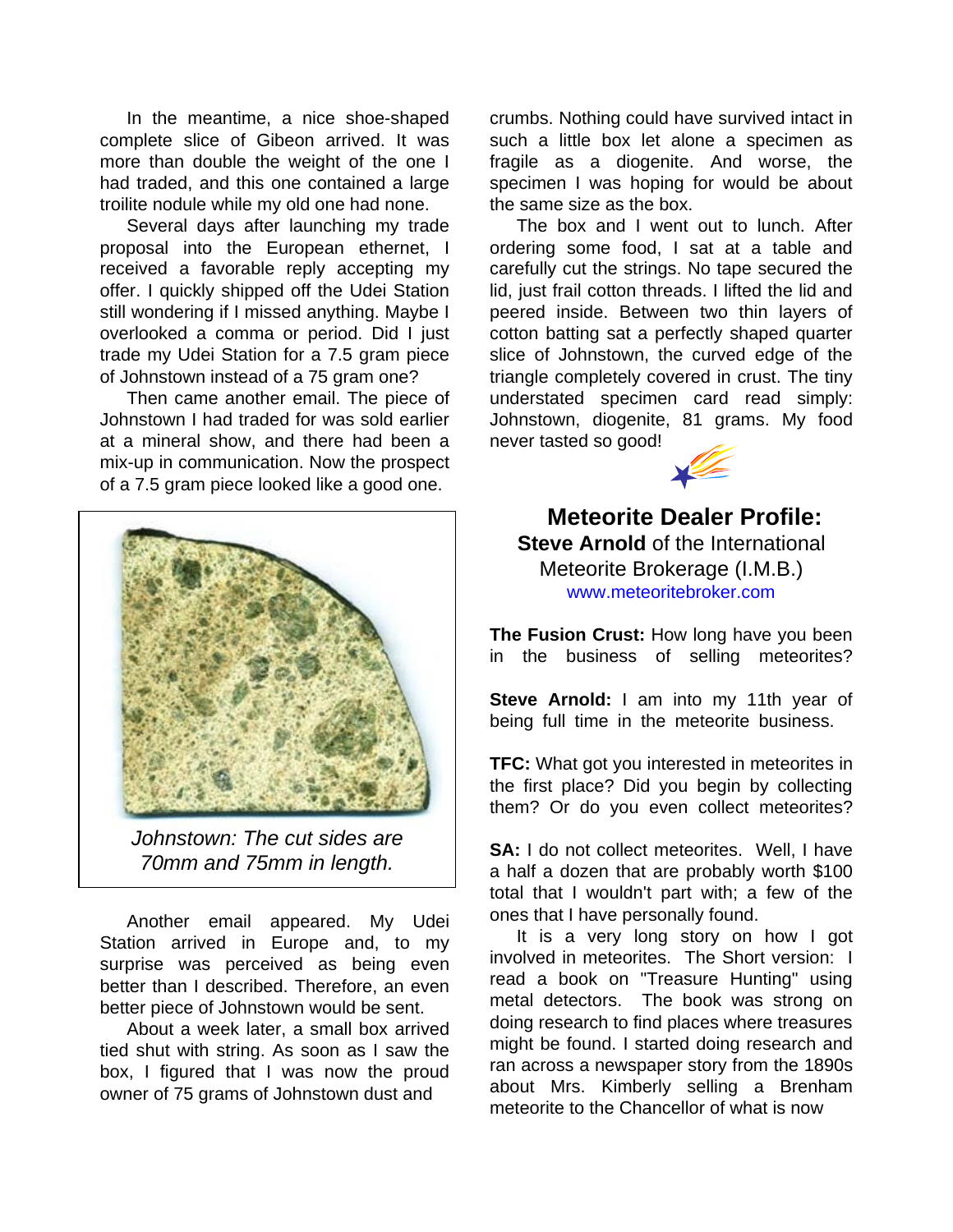the University of Kansas in Lawrence. I said, "Humm, I wonder if meteorites could be located with a metal detector?" I also had an instant flash back of seeing Bob Haag on TV buying the Esquel for \$200K, so I figured they were valuable.

I went to the library and read some books on Meteorites. One, written by Nininger, listed all the known meteorites in the U.S. I noticed that there was a tremendous amount of information on where the meteorites had been found, who found them, how big, how many, strewnfield map etc. Translation: Treasure Maps!

I hooked up on the phone with Blaine Reed and he helped me out a whole lot. I learned real fast that hunting with a metal detector was not the way to do it, but instead to do it Nininger-style.

So I dove in and started doing fieldwork. For the first 5 years or so, I basically did field work wholesaling everything I found to Blaine. Several years back I shifted my focus from buying and selling out of the field to brokering. Over the last two years or so, I have spent more time focusing on building my retail base, and still working with a few dealer friends in doing wholesale deals.

**TFC:** What are some of your more memorable moments selling or auctioning meteorites?

**SA:** Wow, I thought telling my history would be hard to condense, but this one is tough, there are so many. Most of my more memorable moments have been more in the relationships I have built with friends here in the business.

But events that have been memorable have been my 3 trips to Chile hunting Vaca Muerta, Imilac and Monturaqui (the one trip to Chile with Notkin and Ho was immortalized in an early issue of Meteorite Magazine). Getting to go to London and

 Paris the first time to do exchanges is memorable. Having bought some 30 meteorites out of the field provides some great moments of walking in and seeing some great specimens for the first time.

I remember my first meteorite acquisition, where a farmer gave me a 121g fragment of Admire, for FREE! I sent it to Blaine and a few days later he sent me a check for \$121. That was the "A-Ha" experience that made me realize that this business could really pay off. Especially when I realized that the mass my 121gram fragment came off of was something like a 60kg rock! In that case I was just a little too late, as it was sold about 20 years before.

Tucson and Denver Show are always full of memories. Probably the most exciting single event was being involved in the Monahans saga, since it involved some real drama. .

**TFC:** What do you want people to know about your business selling meteorites?

**SA:** I am in the business on a full time basis. so it is more than a part time hobby for me, more than a way for me to fund the building of my personal collection. This is the way I feed my family. Not that there is anything wrong with being a part-time dealer, many of them are some of my best customers. I love them. I wish there were more. Even though my inventory is usually pretty thin (since I am not building up a private collection) I really try to acquire a good variety of rare specimens for my customers. And since I don't need to hold onto anything, I can pass them all on to my customers. With collecting meteorites, there is often a small window of opportunity to acquire certain specimens. A particular meteorite may have never been on the market before and a few grams of it might show up and sell out in a matter of a few hours, only to not show up on the market again for a long time and maybe never again.